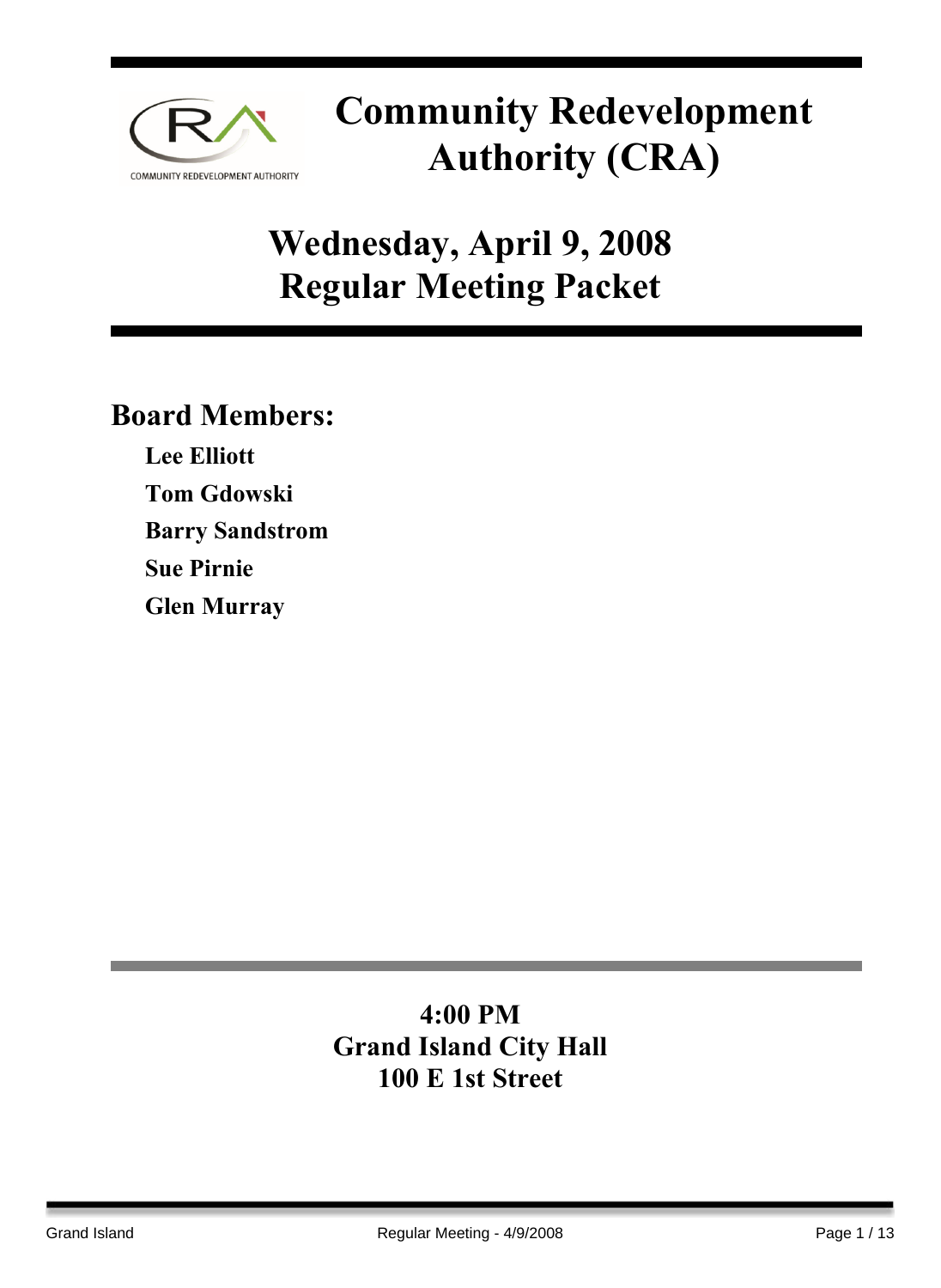#### **Call to Order**

#### **Roll Call**

#### **A - SUBMITTAL OF REQUESTS FOR FUTURE ITEMS**

Individuals who have appropriate items for City Council consideration should complete the Request for Future Agenda Items form located at the Information Booth. If the issue can be handled administratively without Council action, notification will be provided. If the item is scheduled for a meeting or study session, notification of the date will be given.

#### **B - RESERVE TIME TO SPEAK ON AGENDA ITEMS**

This is an opportunity for individuals wishing to provide input on any of tonight's agenda items to reserve time to speak. Please come forward, state your name and address, and the Agenda topic on which you will be speaking.

#### **DIRECTOR COMMUNICATION**

This is an opportunity for the Director to comment on current events, activities, and issues of interest to the commission.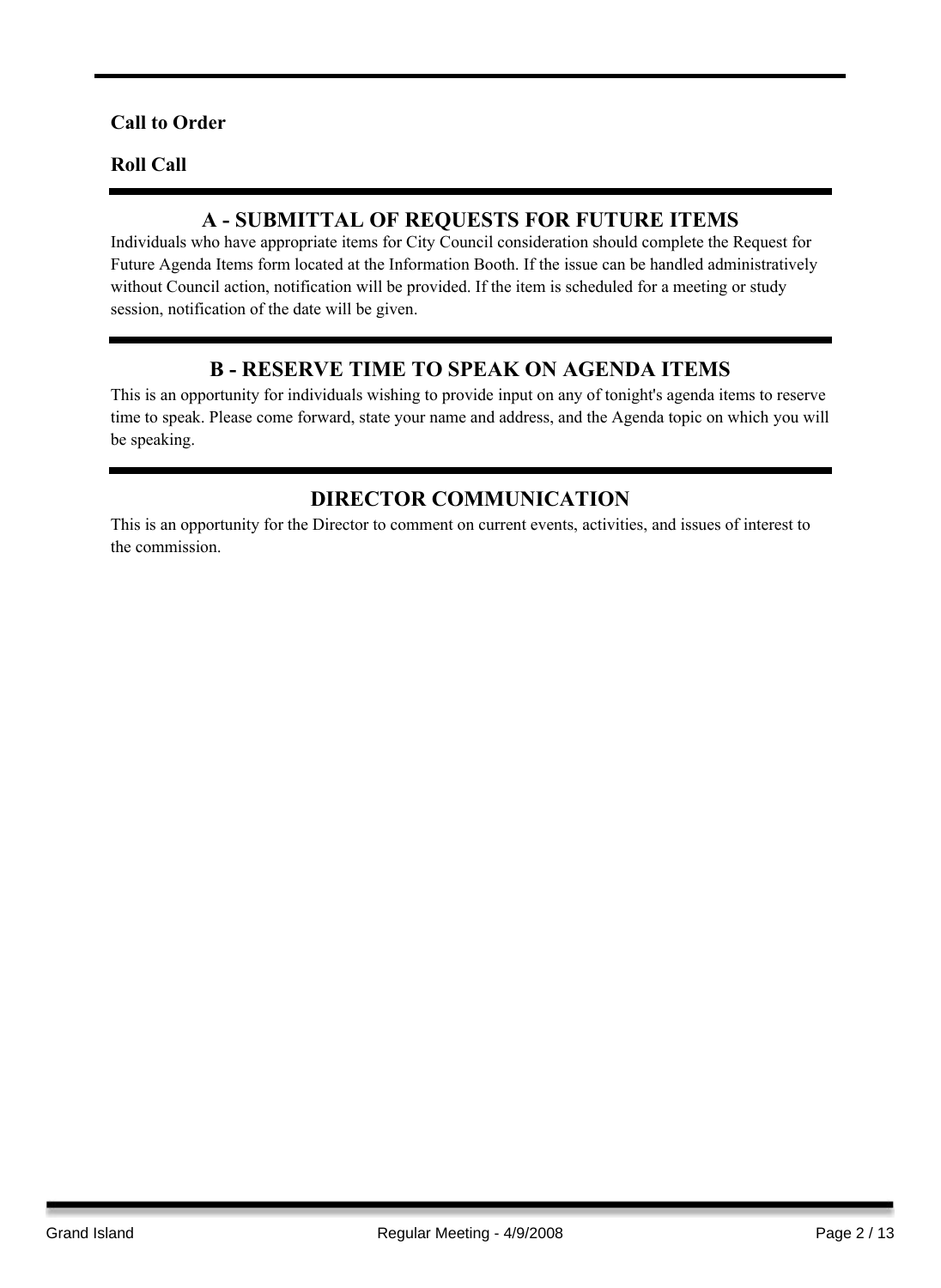

## **Wednesday, April 9, 2008 Regular Meeting**

## **Item A1**

**Agenda**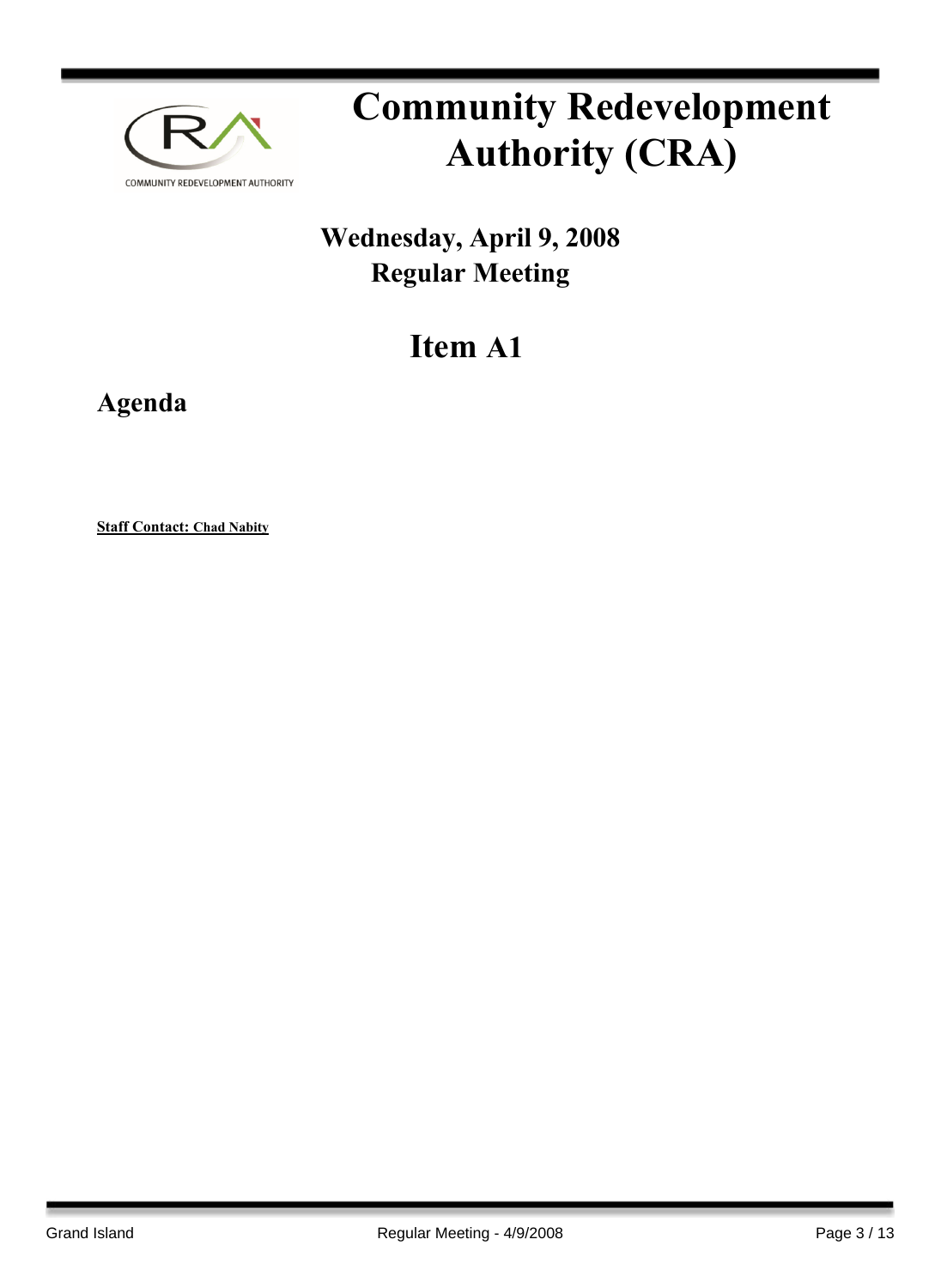### **AGENDA Wednesday April 9, 2008 4:00 P.M. City Hall**

Open Meetings Notifications (Posters on Wall)

1. Call to Order **Barry Sandstrom Barry Sandstrom** This is a public meeting subject to the open meetings laws of the State of Nebraska. The requirements for an open meeting are posted on the wall in this room and anyone that wants to find out what those are is welcome to read through them.

- 2. Approval of Minutes of March 12, 2008 Meeting.
- 3. Approval of Financial Reports
- 4. Approval of Bills
- 5. Consideration of appropriating funds for the installation of conduit for landscaping sprinklers and lighting on Second Street between Eddy and Garfield.
- 6. Presentation by Todd Brown with Cicada Dwellings LLC regarding 3 D modeling for development projects.
- 7. Review of Committed Projects and CRA Properties
- 8. ADJOURN TO EXECUTIVE SESSION TO DISCUSS NEGOTIATIONS

RETURN TO REGULAR SESSION

- 9. Approve Resolution or Resolutions to Purchase/Sell Property
- 10. Directors Report

Second Street BID

11. Adjournment

Next Meeting May 14, 2008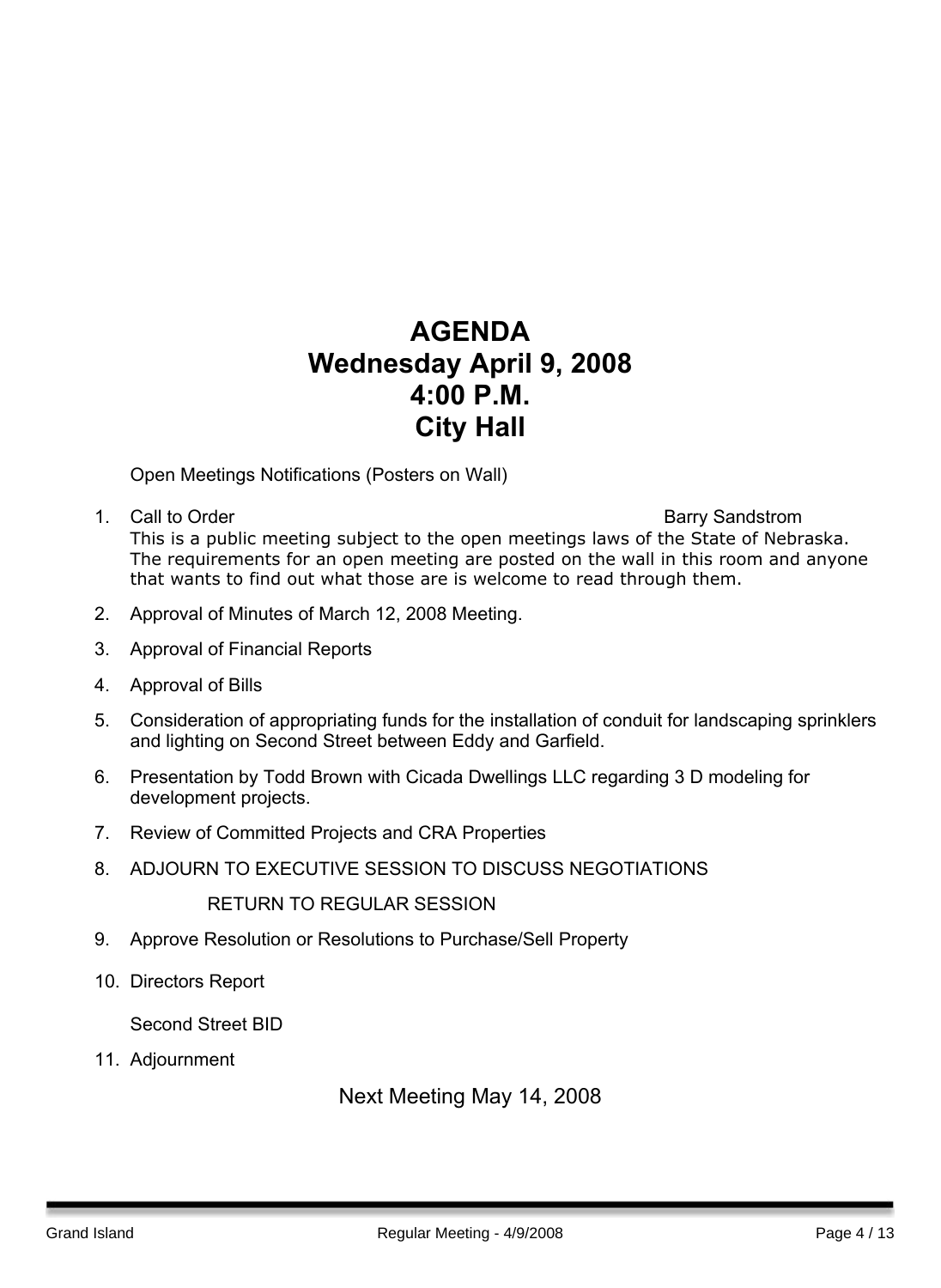

## **Wednesday, April 9, 2008 Regular Meeting**

## **Item B1**

**Meeting Minutes**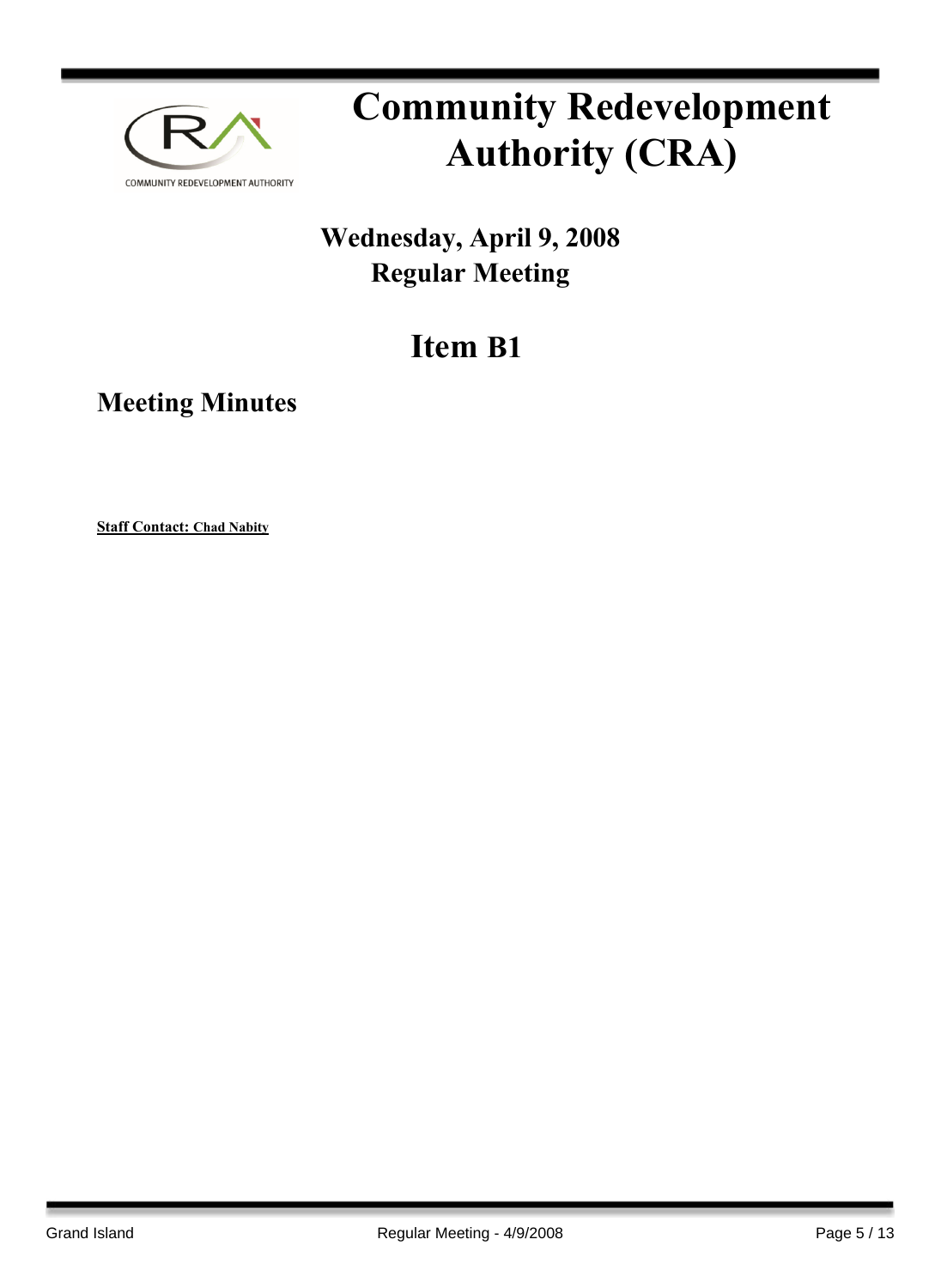#### OFFICIAL PROCEEDINGS

#### MINUTES OF

#### COMMUNITY REDEVELOPMENT AUTHORITY MEETING OF MARCH 12, 2008

Pursuant to due call and notice thereof, a Regular Meeting of the Community Redevelopment Authority of the City of Grand Island, Nebraska was conducted on March 12, 2008 at City Hall 100 E First Street. Notice of the meeting was given in the March 5, 2008 Grand Island Independent.

- 1. CALL TO ORDER Chair Barry Sandstrom called the meeting to order at 4:03 p.m. The following members were present: Barry Sandstrom, Tom Gdowski, Sue Pirnie, Glen Murray. Also present were; Director, Chad Nabity; Secretary Rose Woods; CRA Attorney; Duane Burns, Council Liaison; Peg Gilbert; Finance Director, Dale Springer; Grand Island Independent Reporter, Tracy Overstreet; Cicada Dwellings presenters, Todd Brown; Cody Brown. Also two members of the Grand Island Women's Club and one Second Street property owner were in attendance. Barry Sandstrom stated this was a public meeting subject to the open meeting laws of the State of Nebraska. He noted that the requirements for an open meeting were posted on the wall easily accessible to anyone who would like to read through them.
- 2. APPROVAL OF MINUTES. A motion for approval of the Minutes for the February 13, 2008 CRA Meeting was made by Murray, and seconded by Pirnie. Upon roll call vote, all present voted aye. Motion carried unanimously.
- 3. APPROVAL OF FINANCIAL REPORTS. Dale Springer, reviewed the financial reports for the period of February 1, 2008 through February 29, 2008. He noted revenue in the amount of \$18,875 and expenses in the amount of \$109,662 for the month. Total cash was \$935,864. Motion by Gdowski, second by Murry, to approve the financial reports. Upon roll call vote, all present voted aye. Motion carried unanimously. Also Springer reminded the CRA council that its budget time again.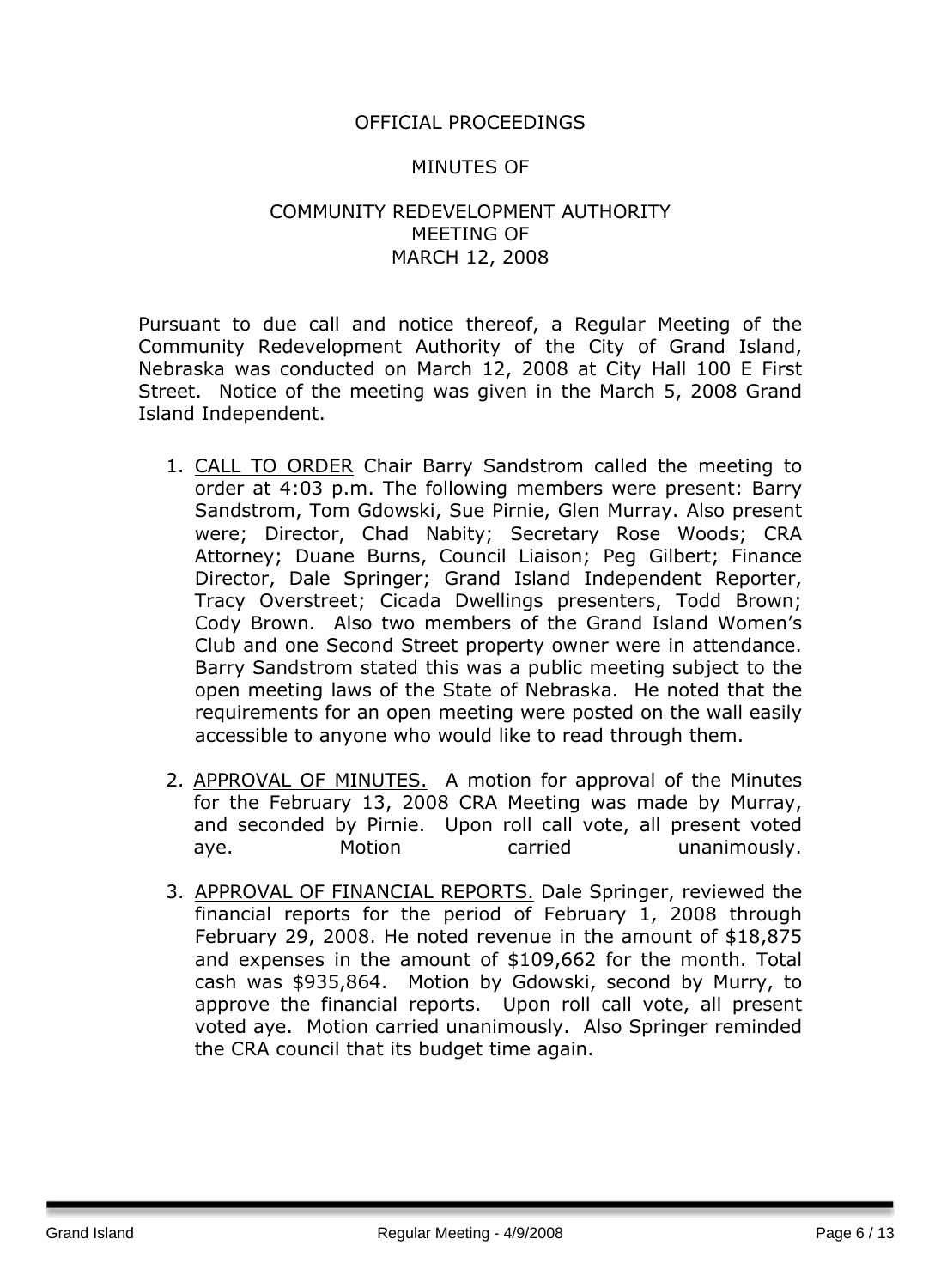- 4. APPROVAL OF BILLS. The bills were reviewed by the Authority. Motion by Pirnie, second by Gdowski, to approve the bills in the amount of \$71,731.65. Upon roll call vote all present voted aye. Motion carried unanimously to approve the payment of bills in the amount of \$71,731.65.
- 5. CONSIDERATION OF APPROPRIATING FUNDS FOR THE INSTALLATION OF CONDUIT FOR LANDSCAPING SPRINKLERS AND LIGHTING ON SEDOND STREET BETWEEN EDDY AND GARFIELD.

 Nabity explained that Scott Griepenstroh with the Nebraska Department of Roads has approved the addition of installation of 2 and 3 inch PVC conduit for irrigation lines and controls and pedestrian lighting along with the Highway 30 widening project if the CRA is willing to pay for the conduit and installation. It is estimated that approximately 6968 feet of 2" pipe would be needed and \$3484 feet of 3" pipe. The 2" pipe would cost \$4 per foot and 3" pipe would cost \$5 per foot. The total cost of the project based on the estimated length is \$45,292. This cost is substantially less than the cost to install the pipe after construction. The entire area has been declared blighted and substandard. This type of infrastructure project is consistent with the generalized redevelopment plans for the areas and a legitimate expenditure for the CRA. A MOTION is in order. Sandstrom had questions regarding the BID 6 if it was in the blighted area? Nabity confirmed it is a blighted area and the BID 6 could be made smaller when the Mayor appoints board members, and the area is reassessed. It will be easier to create a smaller BID than to enlarge the BID 6 area at a later time. Gdowski recommended more money be allotted for this BID 6. He recommended \$55,000 and if they would need more they would have to resubmit a new request to the CRA. Murry asked about a time frame for the BID 6 project? Nabity explained possibly July, this will be an aggressive project schedule and it could be early fall. The NDOR is giving property owners 3 options for the area between the sidewalk and street: seed, sod or paving brick. The creation of the district would involve a 30 day protest period before council could approve the assessment district. The cost of the assessments will be based on the plans for the district. A MOTION is in order. Motion by Gdowski, second by Pirnie, to approve the appropriating of funds at \$55,000, also if more funds would be needed for the BID 6 project, it would need to be brought up again in front of the CRA members for consideration.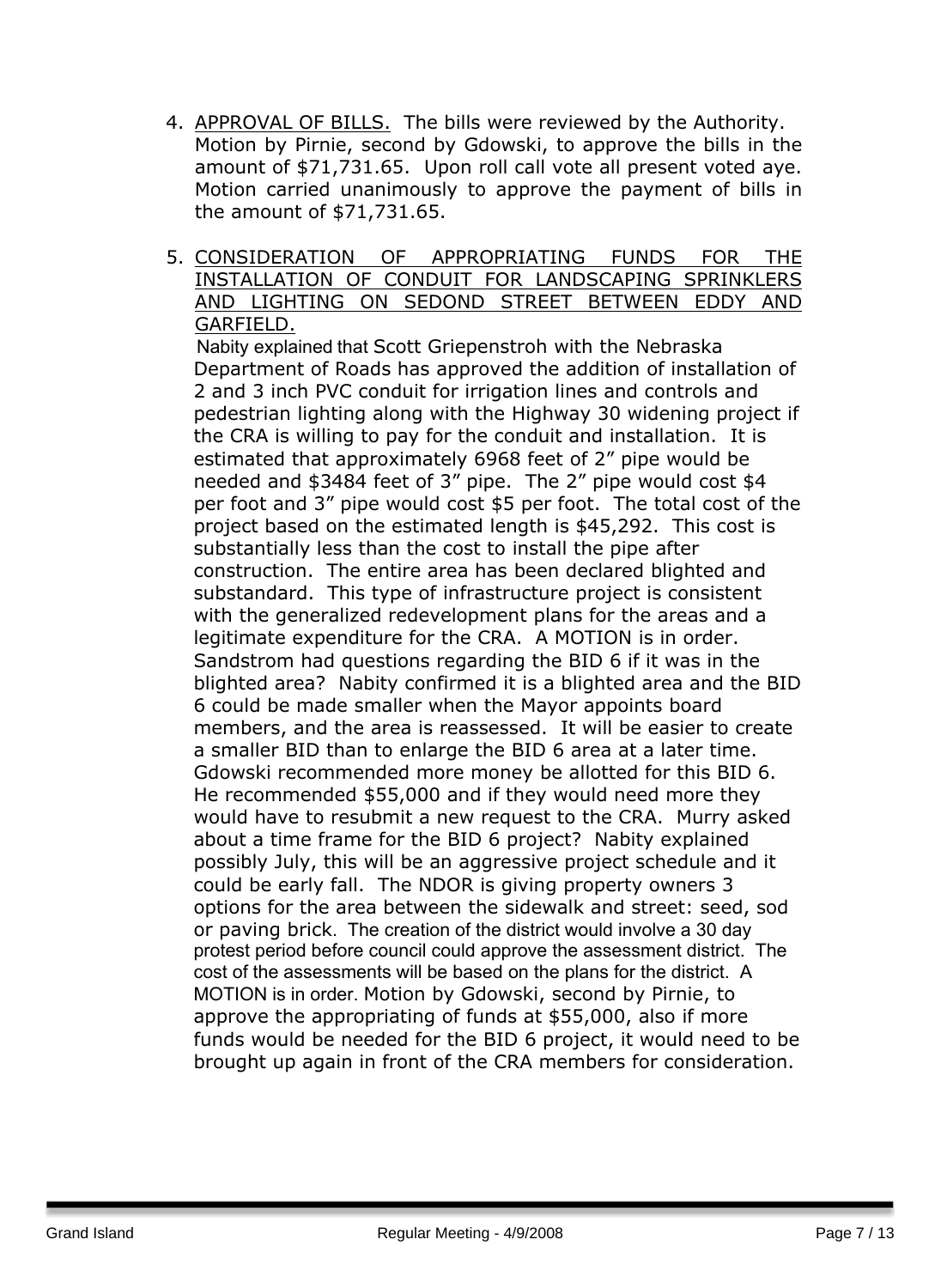Upon roll call vote, all present voted aye. Motion carried unanimously.

6. PRESENTATION BY TODD BROWN WITH CICADA DWELLINGS LLC REGARDING 3 D MODELING FOR DEVELOPMENT PROJECTS Technology is changing how everyone does business. Todd Brown presented some possibilities for using Sketchup software to create 3-D landscapes and building facades and discussed the possibilities of using these techniques in evaluating redevelopment projects. Mr. Brown has done similar work with the Hastings CRA. Nabity mentioned that other people in Grand Island also have the ability to perform this kind of work.

#### 7. REVIEW OF COMMITTED PROJECTS AND CRA PROPERTIES.

Nabity reported briefly. Total committed projects total \$573.032. Discussion was held on the status of projects. Housing Study is moving forward. Hall County has entered into an agreement to have their building demolished. This could take two to four weeks. Romsa Real Estate Center is still waiting to hear back about permits. The Harmony Bldg is now paid off, this project is now complete. The house at 211 E  $1<sup>st</sup>$  is ready for demolition. The Grand Island Fire Department will use it for training purposes before burning it down. The demolition contractor is currently waiting for the gas company to cap off the gas line. Good Will Façade still moving forward. Wayside Horns was approved by City Council, Tuesday night, March 11, 2008. The BID 6 project will be added in place for the Harmony Bldg., for \$55,000.

- 8. ADJOURN TO EXECUTIVE SESSION TO DISCUSS NEGOTIATIONS. No session to discuss negations.
- 9. APPROVE RESOLUTION OR RESOLUTIONS TO PURCHASE/SELLPROPERTY No action needed.

#### 10. DIRECTOR'S REPORT

Nabity reported that Mike Galvin was awarded the bid to tear down the building they are just waiting for the gas company to cap the line. Also Ray O'Connor expressed an interest in the Star Motel property.

11. ADJOURNMENT. Chairman Sandstrom adjourned the meeting at 4:45 p.m. The next meeting is scheduled for April 9, 2008.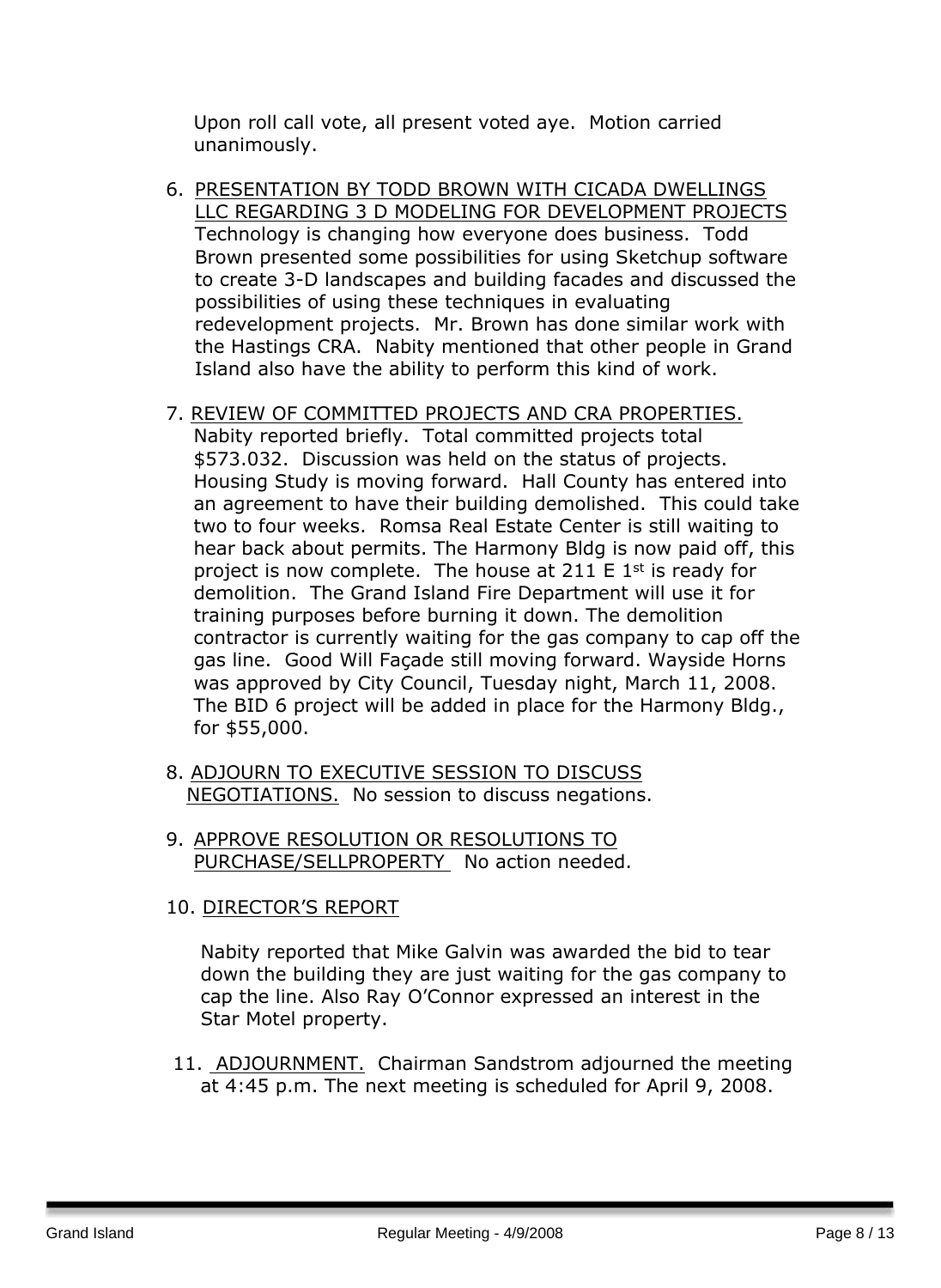Respectfully submitted,

Chad Nabity Director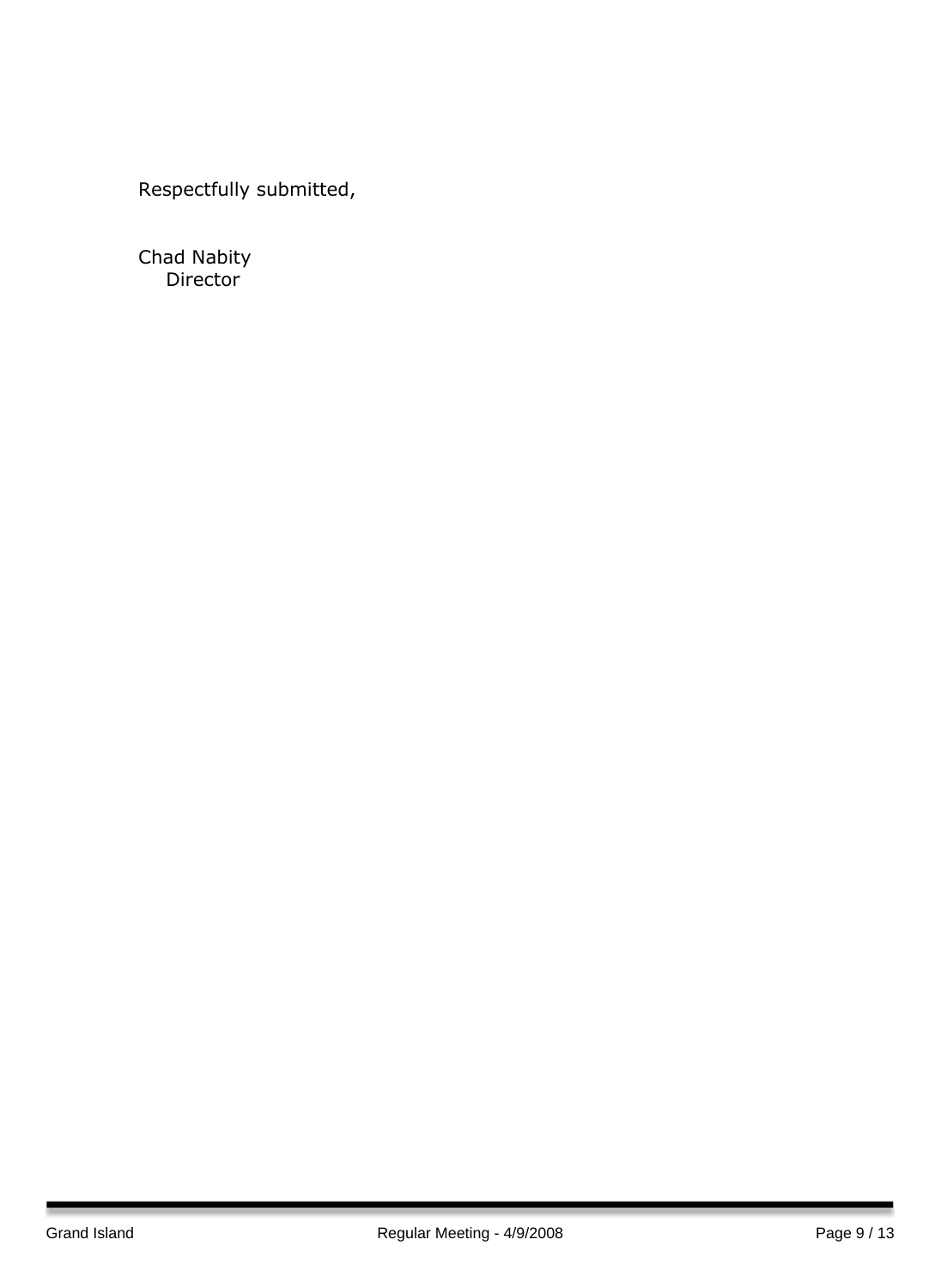

## **Wednesday, April 9, 2008 Regular Meeting**

## **Item D1**

**Bills**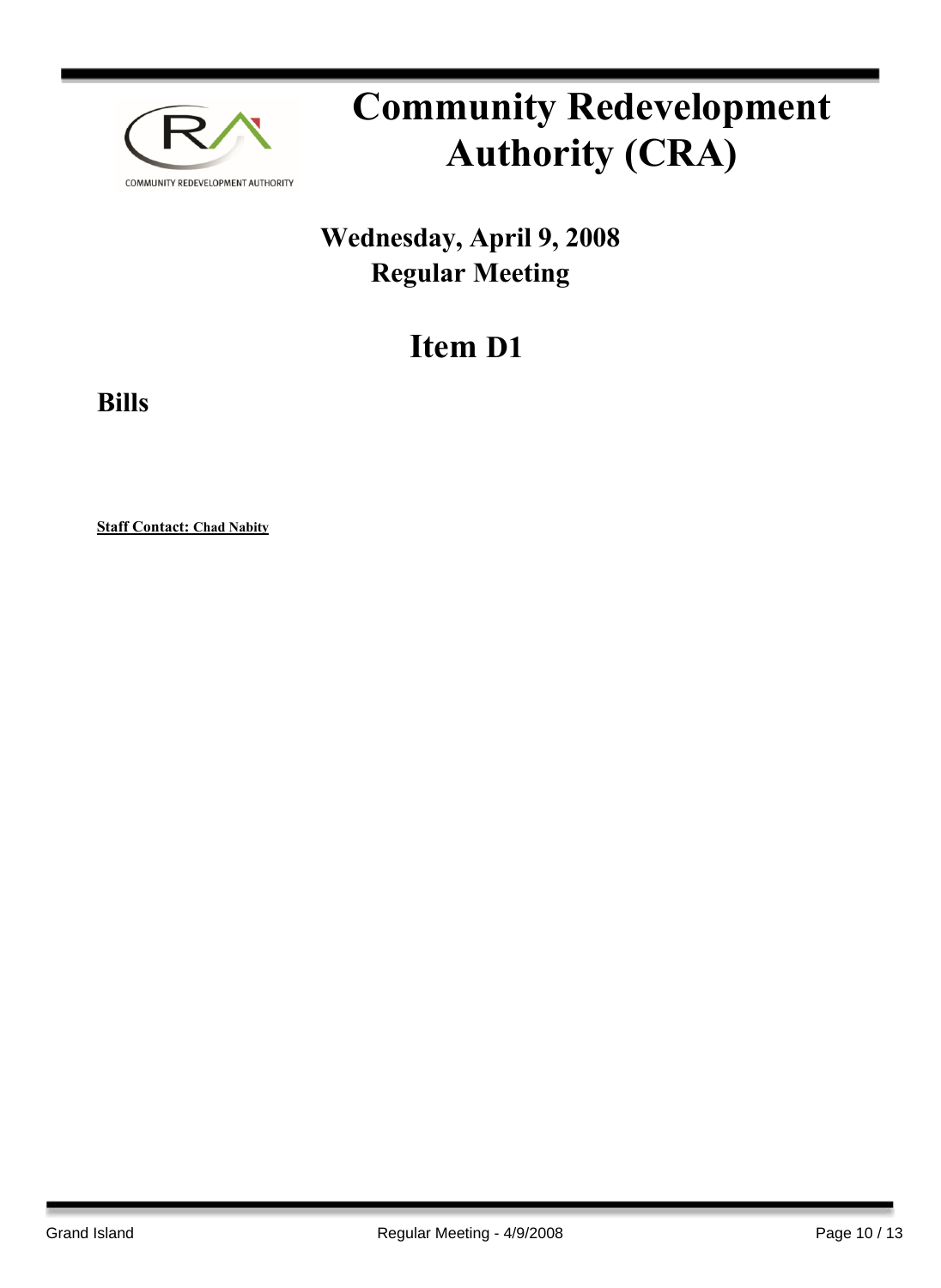#### 9-Apr-08

TO: Community Redevelopment Authority Board Members

- FROM: Chad Nabity, Planning Department Director
- RE: Bills Submitted for Payment

The following bills have been submitted to the Community Redevelopment Authority Treasurer for preparation of payment.

City of Grand Island

| Administration April                 |                  | \$1,500.00 |
|--------------------------------------|------------------|------------|
| Accounting                           | April, May, June | \$375.00   |
| Officenet Inc.                       | File dividers    | \$63.13    |
| Postage                              |                  | \$14.74    |
| Grand Island Independent             |                  |            |
| Monthly & Redevelopment Plan Notices |                  |            |
| Mayer, Burns, Koenig & Janulewicz    |                  |            |

**Total:**

**\$1,952.87**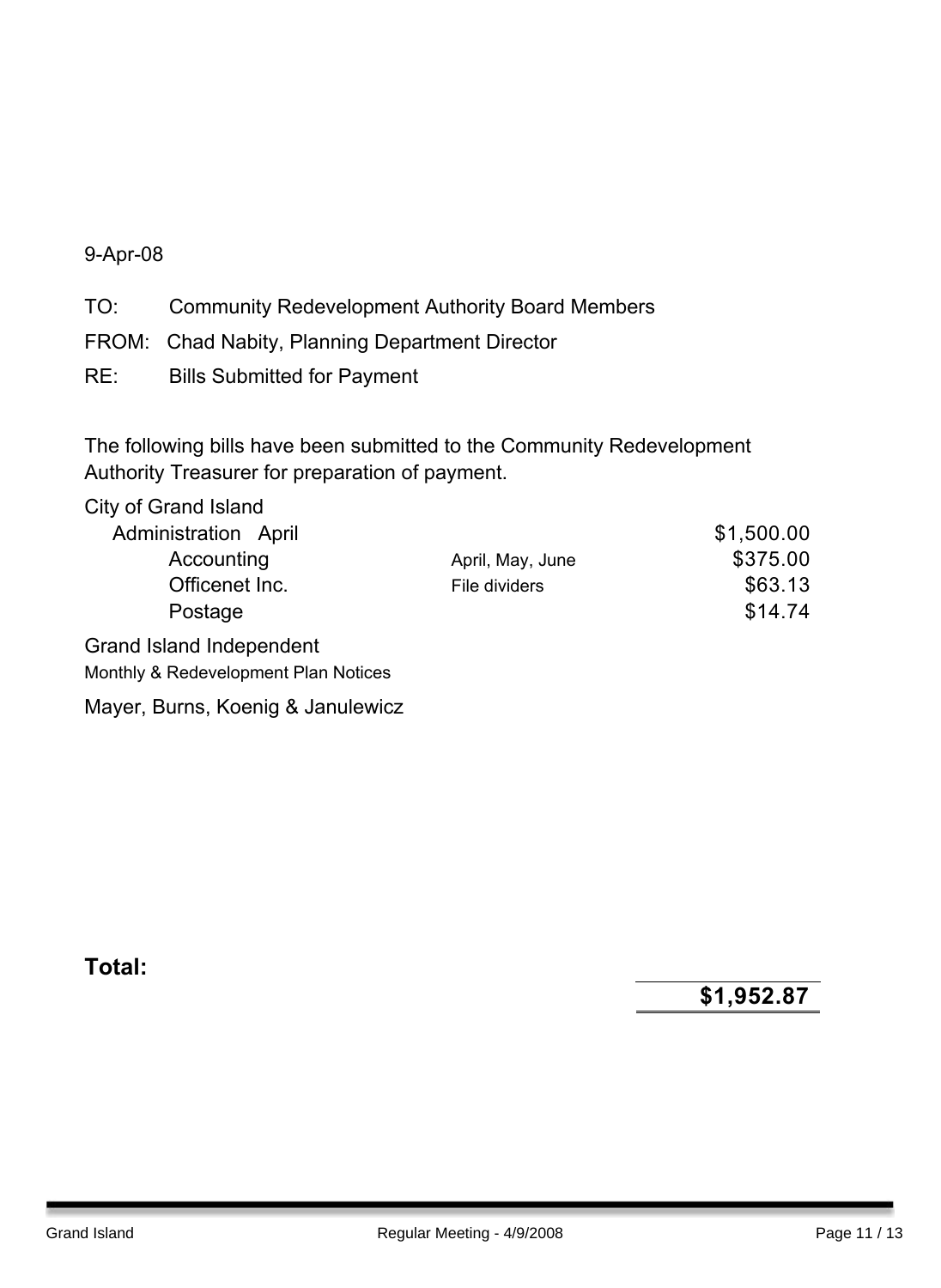

## **Wednesday, April 9, 2008 Regular Meeting**

## **Item E1**

### **Committed Projects**